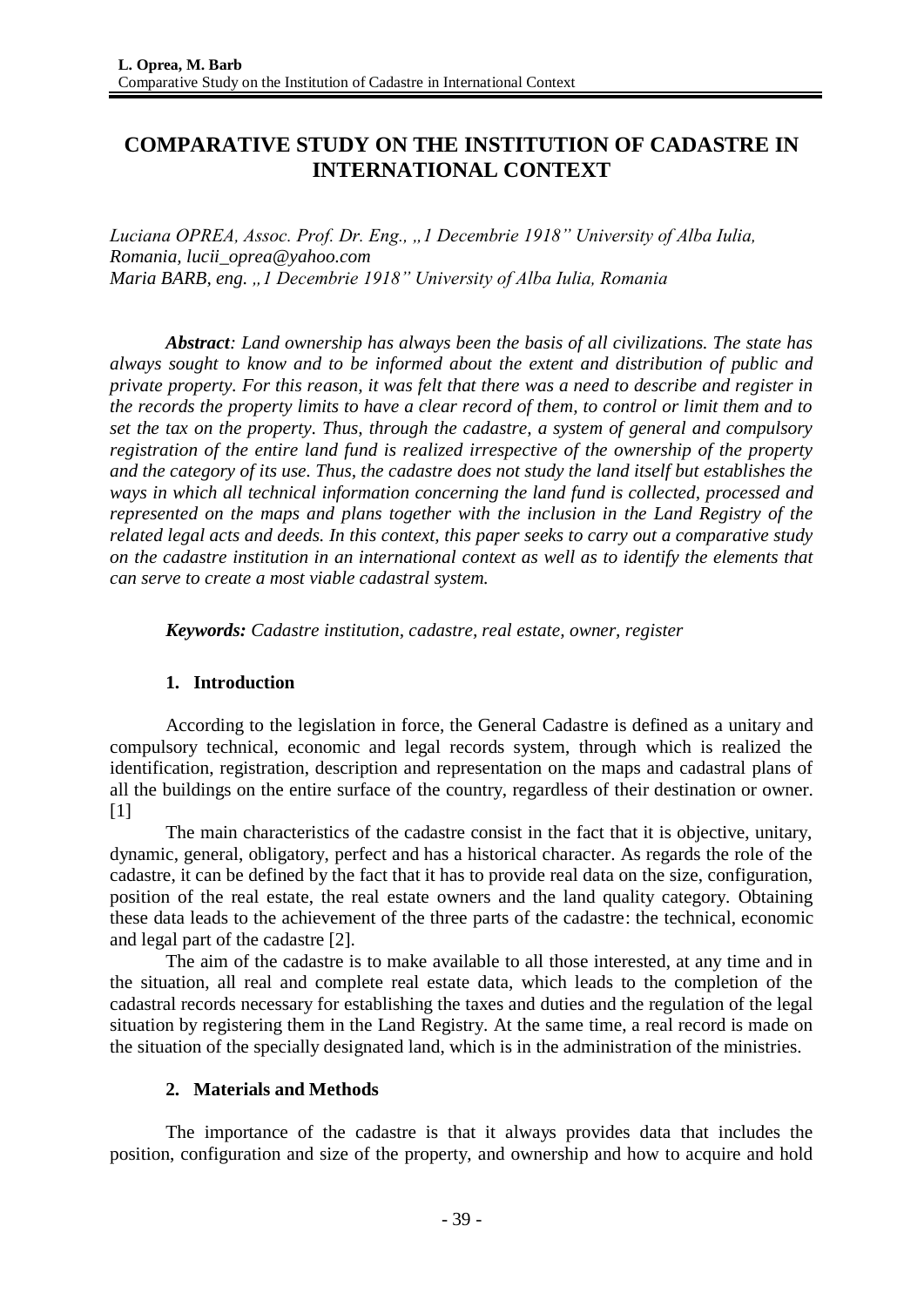property. As a consequence, these documents determine security on the real estate market. By its characteristics, the cadastre answers the following questions [3]:

- Where and how big is it? (quantitative function surface, measurements);
- What kind is it? (qualitative function on land use categories and land valuation);
- Whose is it? (legal function identification of owner or owners).

In this context, land registers help to solve the administrative problems related to the land domain that may occur at a given moment in relation to citizens or different legal entities. Information from official land registers can be consulted by banks, creditors, business partners or consumers in order to increase safety and transparency in the property market within and outside the European Union [4].

### **Cadastre Institution in the European Union**

Cadastre was defined as a field base in the European Union countries. Cadastral information is not only used to record property and real estate advertising, but also to determine taxes and duties, environmental protection, urban planning, and transport. Irrespective of the legislation in force in each state of the European Union, the cadastre defines the property, having as its basic unit the parcel.

Currently, the Institution governing cadastre at the level of the European Union is the Permanent Committee on Cadastre (PCC), founded in 2002, following a joint decision of the representatives of the Member States of the Union [5]. Romania became a member of this Committee once it joined the European Union.

Among the major declared objectives of the Permanent Committee on Cadastre can be listed:

- establishing a network of information on cadastral work to facilitate the exchange of information on best practices among committee members;
- establishing privileged links between the cadastre institutions of the Member States of the European Union necessary for carrying out the specific activity.

**Activities** 

Documents

Institutions



Fig. 1 Official Site of the Permanent Committee on Cadastre (CCP) [5]

# **Cadastre Institution in Latin America**

The Permanent Cadastre Committee of Latin America (CPCI) was created in the field of real estate cadastre in 2006 in Colombia. This entity aims at the exchange of experience and the dissemination of cadastral documentation as well as the integration and cooperation between the institutions governing the cadastre [6].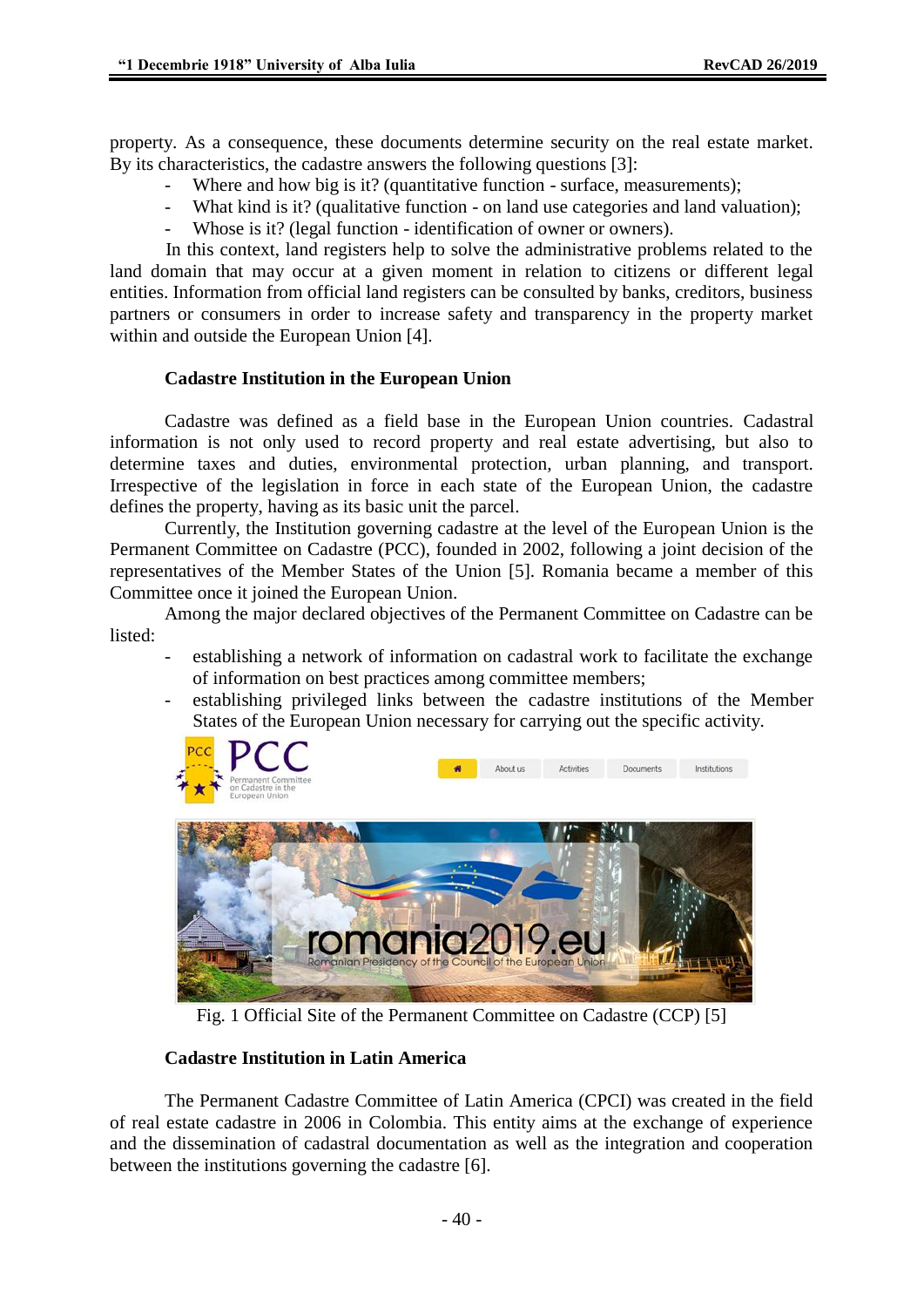Latin America is a region that has a variety of contrasts in land use:

- the Amazon forest along with areas increasingly affected by deforestation;
- large uninhabited regions in contrast to enormous urban concentrations;
- the coexistence of wealth and poverty in the same residential neighborhoods.

Many of these contrasts derive, for the most part, from policies established in the interest of the earth and which are perpetuated due to outdated and distorted data. In this situation, the cadastre institution is a global planning tool that can be used at local, regional and national level to address issues such as economic development, enlargement, poverty eradication, land policy and community sustainable development.

|                                                           | Comité Permanente sobre el Catastro en Iberoamérica                                                                                                                                                                                                                                                                                                                                                        |
|-----------------------------------------------------------|------------------------------------------------------------------------------------------------------------------------------------------------------------------------------------------------------------------------------------------------------------------------------------------------------------------------------------------------------------------------------------------------------------|
|                                                           | inicio > Quienes somos                                                                                                                                                                                                                                                                                                                                                                                     |
| menú de usuario                                           | ¿Quiénes somos?                                                                                                                                                                                                                                                                                                                                                                                            |
| ¿Quienes somos?<br><b>Miembros</b><br>Observadores        | · Comité Directivo del CPCI<br>· Miembros del CPCI.<br>· Observadores del CPCI<br>· Otras instituciones relacionadas con el Catastro.                                                                                                                                                                                                                                                                      |
| Espacio para socios                                       |                                                                                                                                                                                                                                                                                                                                                                                                            |
| Noticiave<br>Actividades                                  | En el ámbito del "IX Seminario sobre Catastro Inmobiliario", celebrado entre los días 8 al 12 de mayo de<br>2006 en Cartagena de Indias (Colombia), los participantes acordaron la creación de un Comité<br>Permanente sobre el Catastro en Iberoamérica, institución que tiene como finalidad establecer:                                                                                                 |
| DATA CATASTRO<br>Foros temáticos<br>Banco de Experiencias | · Los mecanismos para divulgar la importancia del Catastro en el desarrollo de los países.<br>· Un vinculo permanente entre las organizaciones catastrales en Iberoamérica.<br>· Una red de información sobre el Catastro que posibilite el intercambio de información, de<br>experiencias y de mejores prácticas entre sus miembros.                                                                      |
| Puente catastral<br>Documentos.                           | Estatutos del Comité Permanente sobre el Catastro en Iberoamérica IB                                                                                                                                                                                                                                                                                                                                       |
| Legislación                                               | La primera actuación del CPCI ha consistido en la aprobación de la Declaración sobre el Catastro en                                                                                                                                                                                                                                                                                                        |
| Contactar.                                                | Iberoamérica, que ha de servir de quía y de referencia de las actuaciones que deben desarrollarse en el<br>futuro.                                                                                                                                                                                                                                                                                         |
|                                                           | Declaración del Catastro en Iberoamérica E                                                                                                                                                                                                                                                                                                                                                                 |
|                                                           | Princípios Básicos do Cadastro em Iberoamérica DE C.                                                                                                                                                                                                                                                                                                                                                       |
|                                                           | Estas actividades surgieron como continuidad de la voluntad manifestada por los firmantes de la<br>Declaración de Bogotá de 24 de noviembre de 2005, acordada dentro del marco del "Seminario<br>Internacional Infraestructuras catastrales y Uso de la Información Catastral para el Desarrollo sostenible".<br>y formulada a iniciativa del Departamento Administrativo de Catastro Distrital de Bogotá. |
|                                                           | Declaración de Bogotá DS                                                                                                                                                                                                                                                                                                                                                                                   |

Fig. 2 Official website of the Permanent Cadastre Committee of Latin America [7]

# **3. Results and Discussion**

### **Cadastre Institution in Greece**

The Greek cadastre was founded in 1994 and was initiated by the Ministry of Environment, Physical Planning and Public Works.

The Greek Cadastre is a unified, state-guaranteed system of registration of legal, technical and other information relating to immovable property and associated rights [8].

Through the cadastre institution, all translatable acts of ownership are registered. Each act is recorded after a careful check of all the data included: the owner and the topographic description of the real estate.

According to Law 2664/1998 on the organization of the Greek cadastre, the information in the land registry is operated in electronic format, replacing the previous registration system for property transfers and mortgages. The cadastral database is designed, updated and maintained centrally. One or more land offices operate on the territory of each local court, providing services for the registration of real estate disputes within their area of activity.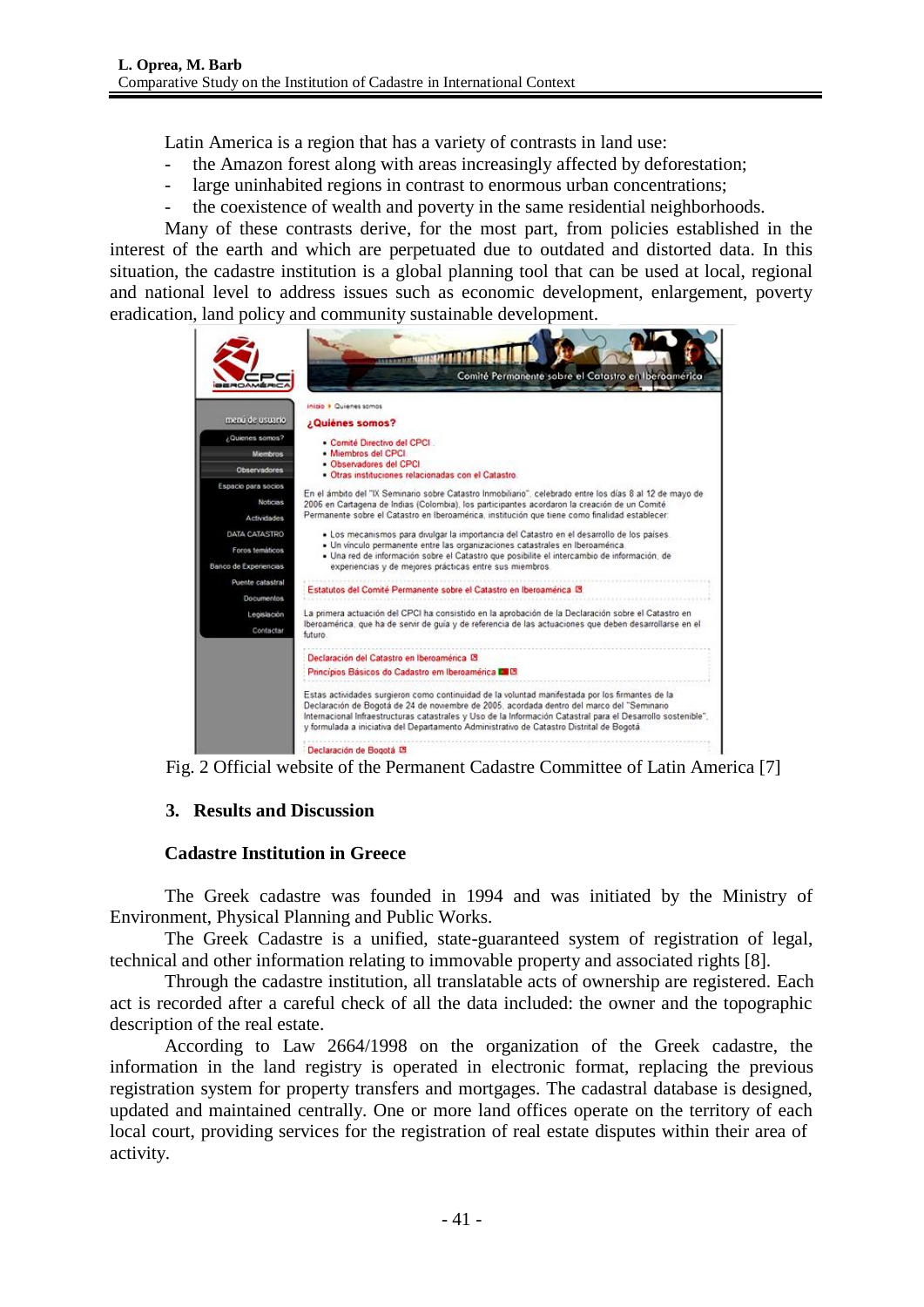Ktimatologio is a modern, well-organized public register for entering real estate data. The Ktimatologio office is a database containing legal and technical information, as well as descriptions of immovable property, in order to accurately assess them.



Fig. 3 Official Site The National Cadastre & Mapping Agency S.A. [8]

#### **Cadastre Institution in Spain**

There are two different recording systems in Spain, and both systems are kept separate. These are the property register that focuses on ownership and title, and a cadastre showing the exact geographic location of the property, with a physical description and ownership limits.

The Spanish Cadastre is an administrative registry subordinated to the Ministry of Economy and Finance and represents an inventory of all real estate in the state or its regions, permanently and methodically updated by mapping the boundaries of plots and data associated with them in all its fields. Its main feature is that it is a public register that serves certain administrations, but also the interest of the citizen. Its character is global because it is constantly updated with the object of physical reality and real property because it contains graphical or alphanumeric data on real estate [9].



Fig. 4 Coordination of cadastre activity in Spain [10]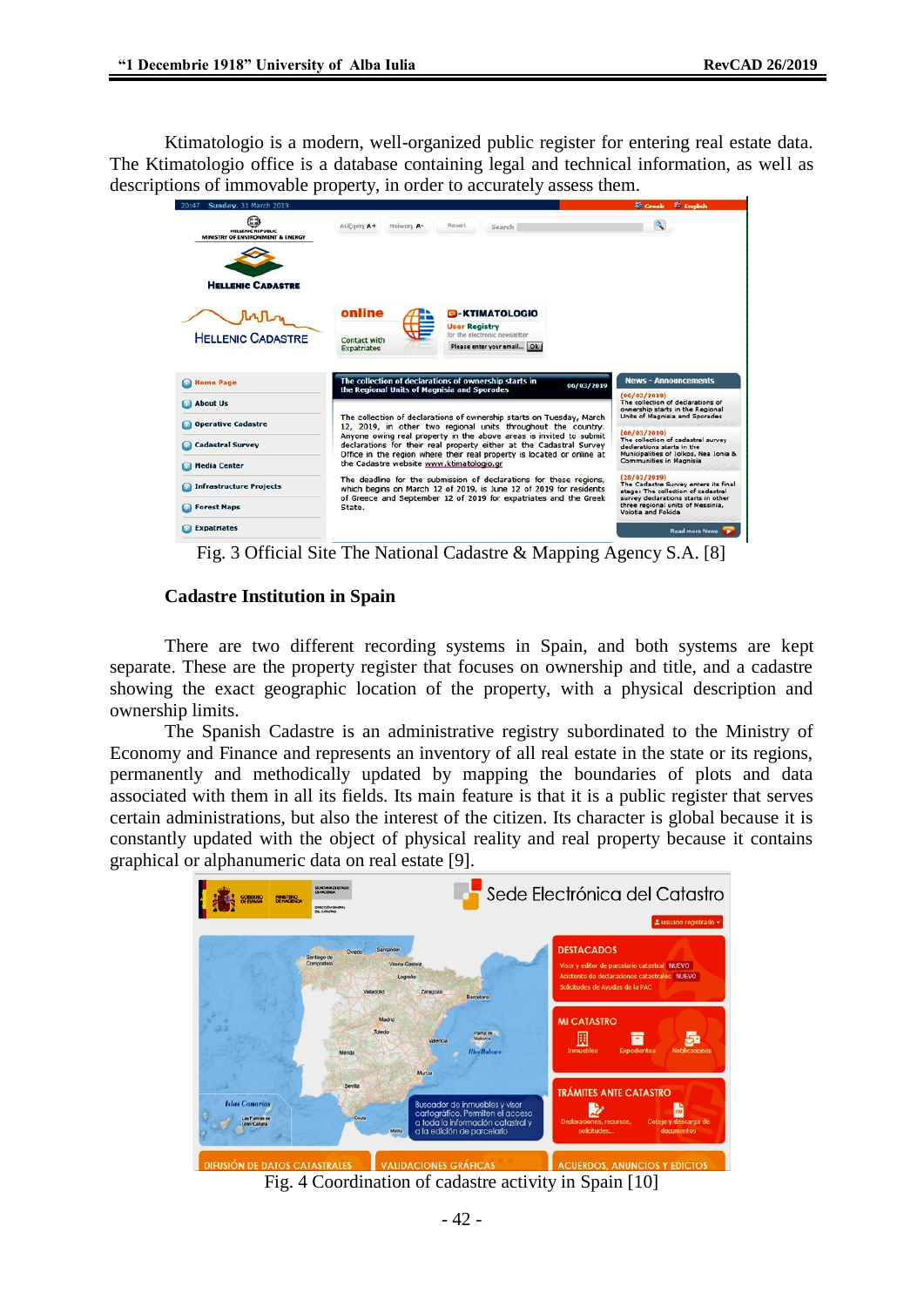### **Hungarian Cadastre Institution**

The Hungarian Land Registry is managed by the Hungarian Ministry of Agriculture and Land Offices. The Department of Land Administration is the state body supervising land management activities alongside the Institute of Geodesy, Cartography and Remote Sensing.

The declared mission of this body is to become a successful, operational and efficient institution that guarantees land ownership and georeferencing to facilitate secure transactions and the provision of infrastructure and services for economic, environmental and social purposes. Also, the strategic vision is focused on making secure real estate transactions using an integrated, accessible and easy system for all [11].

In addition to activities covering the real estate sphere, the institution coordinates the activities of establishing and managing the network of geodetic control points, topographic mapping, administrative boundaries management, etc.



# **Cadastre Institution in Mexico**

The Cadastre in Mexico is governed by the law of the cadastre of each State or the municipal cadastre law of each federal entity and its regulations.

In recent years, Mexico has embarked on a process of changing, modernizing and updating the cadastre in order to optimize property tax declarations and make the most of the facilities offered by this tool.

The basic function of the Mexican cadastre is to establish the quantitative and qualitative properties of immovable property and to create and maintain registers and databases containing the technical, economic and statistical elements of immovable property. The Cadastre and Public Property Register are two institutions with specific functions and purposes [12]:

- the objective of the Cadastre institution is the identification, location and use of property for the different purposes of the public administration;
- the objective of the Public Property Register is to grant real rights on the basis of real estate documents.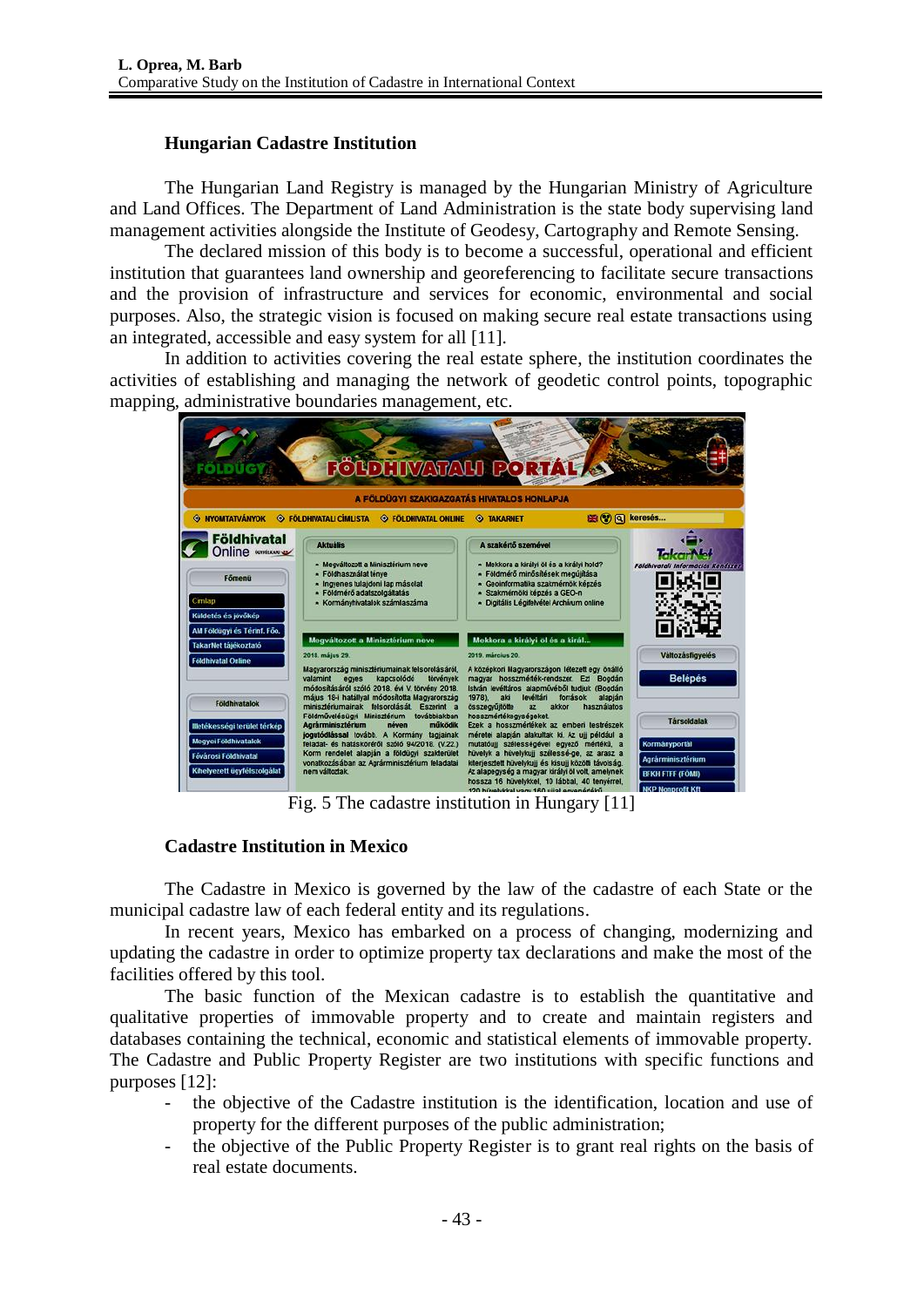In general, in the Mexican states, the Cadastre is coordinated at institutional level as follows:

- a State Cadastre Entity, charged with normative functions regarding the integration of the state cadastre information system with Municipal Cadastre, for legal, administrative, geographic, statistical, socio-economic and planning purposes;
- a cadastre entity in each City Hall, which carries out the necessary activities for the integration of the Cadastral Information System and whose content includes the census and statistical data resulting from the technical, analytical, evaluation, collection and register functions of the properties located on the territory of the municipalities, for fiscal, legal, administrative, geographical, statistical, socioeconomic and planning purposes.

In situations where some municipalities do not have a cadastral coordinating body, the state body performs the appropriate functions [13].



Fig.6 Cadastre Institution in Mexico [14]

# **Cadastre Institution in Argentina**

Argentina is a country with 23 provinces, plus the federal capital, Buenos Aires. The Republic does not have a national cadastre, just like the other Latin American countries. Each province is free to organize its own cadastre system, as required by the National Constitution. So, the cadastral structure of Argentina is composed of provincial and municipal cadastres with different levels of sophistication and integration across the country. Information relating to immovable property is recorded in the Real Estate Registry (RPI). [15]

Cadastral organizations are linked to different ministries depending on the province they belong to.

The cadastre institutions, implicitly cadastral systems, cover the following functions:

- geometric (referring to geographic, topographic maps);
- legal (property and possessions);
- economic (land valuation and tax value for them).

The Argentinean cadastre has a very important role in society and a long history of development over time. It has progressed significantly and spontaneously in recent years, primarily due to the great technological advances in the field of geoinformation and, secondly,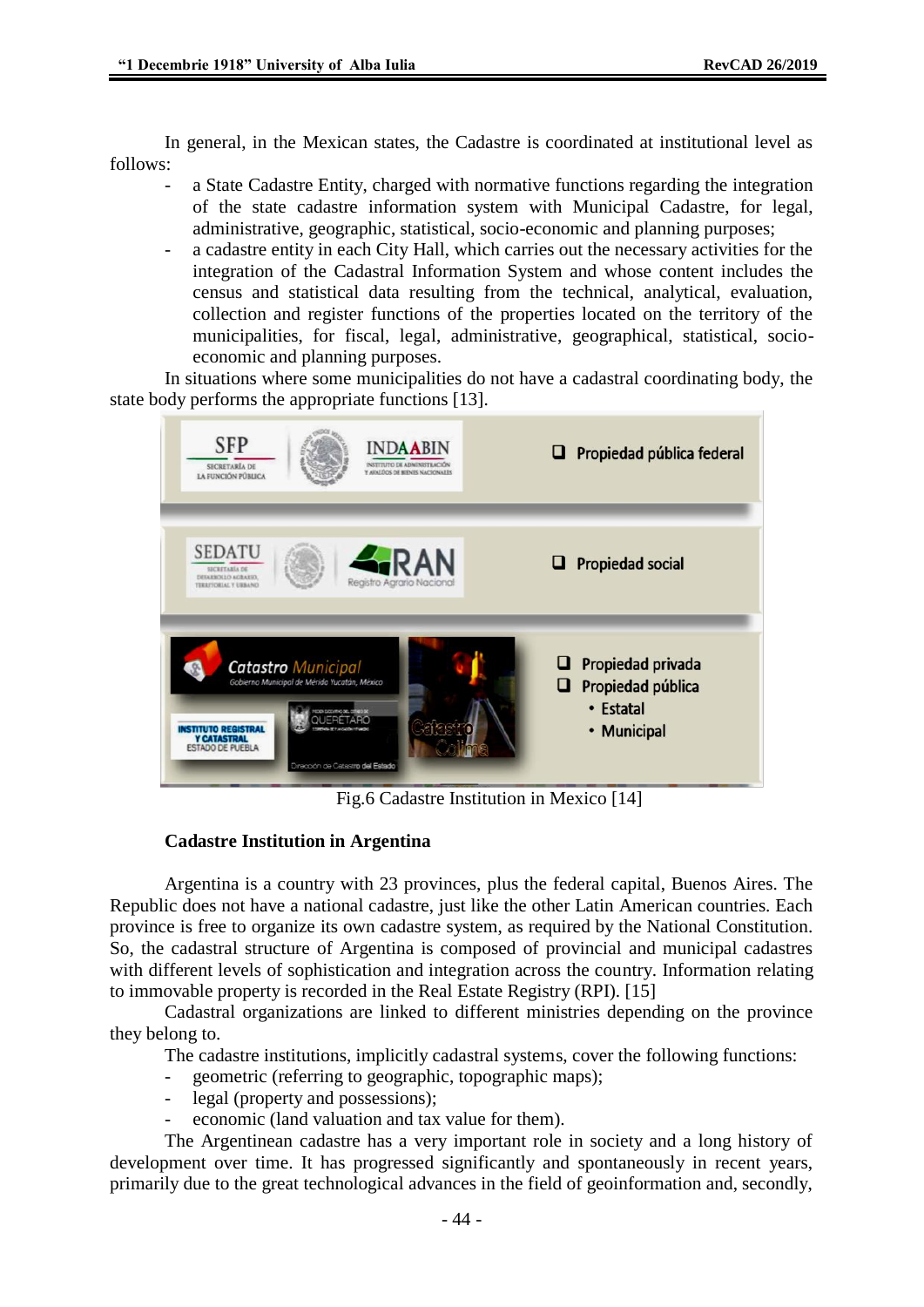due to the great possibilities of carrying out the projects in the field of cadastre that have been carried out in most of the World Bank or with provincial funding.

The implementation of cadastral systems as well as the multifunctional cadastre has significantly increased its potential in terms of services provided to society, so in the future there are many changes and new opportunities for Argentina.





Fig. 8 Real Estate Registry in Argentina [15]

# **Cadastre Institution in Colombia**

For Colombia, the notion of cadastre has existed since the beginning of the 19th century, being discussed at the Congress of Villa del Rosario in Cúcuta, after which the first legislative reference called "Canton General Cadastre" was created.

In Colombia, the cadastre is defined as the duly updated inventory or census of immovable property belonging to public or private property owned by individuals. It is based on several aspects: [16]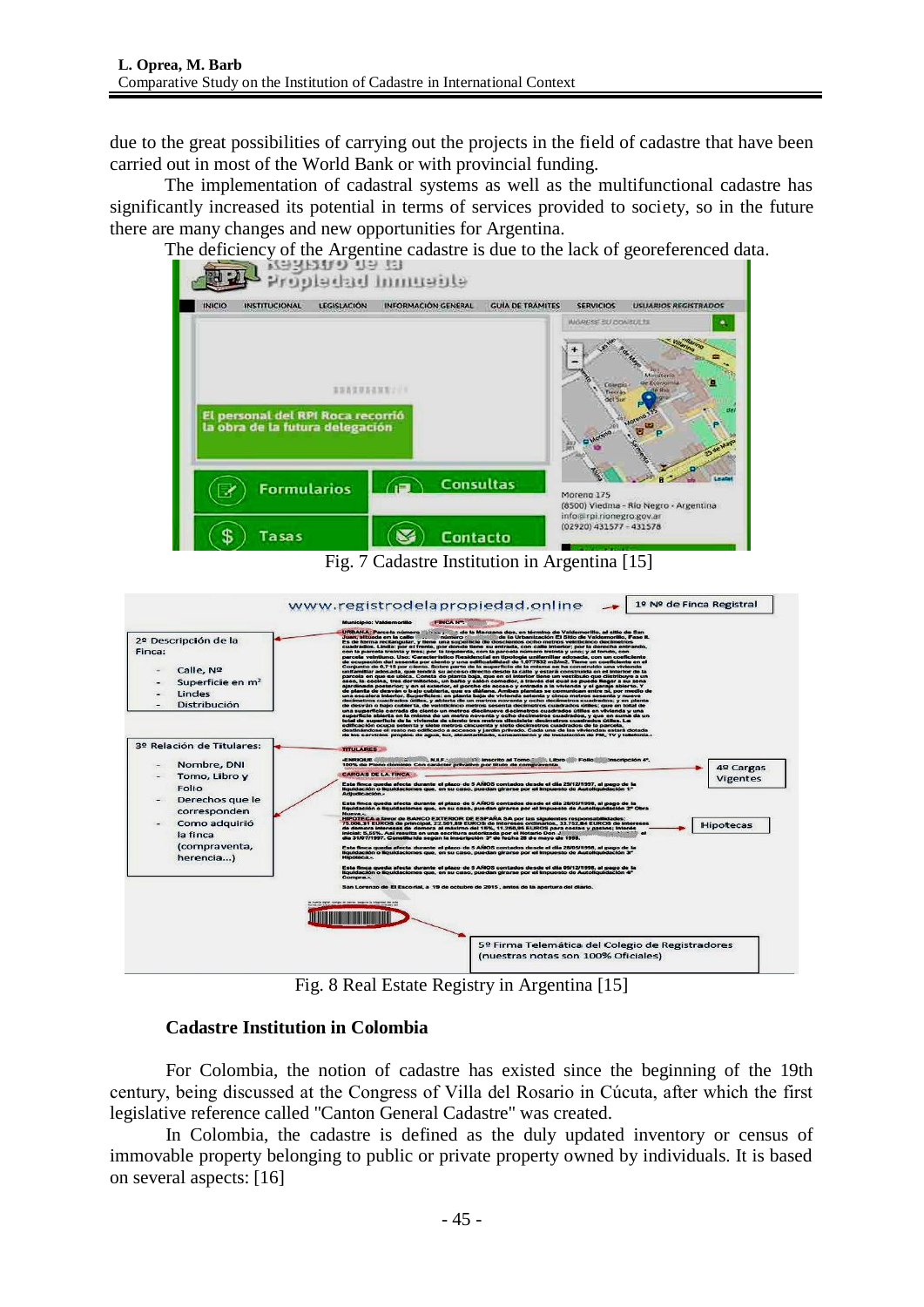- legal (registration in the cadastral documents of the property right);
- fiscal (based on the cadastral valuation, the tax rate for the real estate is determined);
- economic (for building and preserving the cadastre the assessment of each property will be determined by adding independent partial land and building valuations).

The cadastre institution is represented by the Augustin Codazzi Geographical Institute and is the entity responsible for producing maps and basic cartography of Colombia, the development of the National Property Cadastre, inventory for soil characterization, geographic research and training of professionals in the field of geographic information technology. This institution handles about 70% of the municipalities' cadastres, to which the Administrative Department of the Antioquia District Cadastre, the Bogota Regional Administrative Cadastre Unit, the Municipal Cadastre Department of Cali, the Medellin Cadastral Sub-Secretariat.



Fig.9 Cadastre Institutions in Colombia [17]

### **Cadastre in Brazil**

Implementing an effective cadastre in Brazil is a challenge. Lack of it means constraints in ensuring security, social justice and economic development. In particular, in the Amazon area, lack of cadastre complicates land management, increases land conflicts, reduces land recognition capacity, implicitly property rights, and encourages the illegal exploitation of natural resources. [18]

Brazil's recent progress in the field of cadastre is visible, but there are important issues that need to be addressed on property rights recognition, conflict resolution and land use. In order to achieve these objectives, this cadastre of Brazil needs to be redefined by new methods of collecting cadastral data, creating new methods for improving cadastral data and using modern data management technologies.

To resolve the various issues in this area, the Land Management System has been developed, which is an electronic cadastral platform where both public and private land records are carried out, as well as landscaping in the Amazon large cadastral problems. The Cadastre in Brazil is defined as an information system updating and recording land data such as property rights, restrictions and responsibilities that apply to each land. The most important authority in the field of cadastre is the International Federation of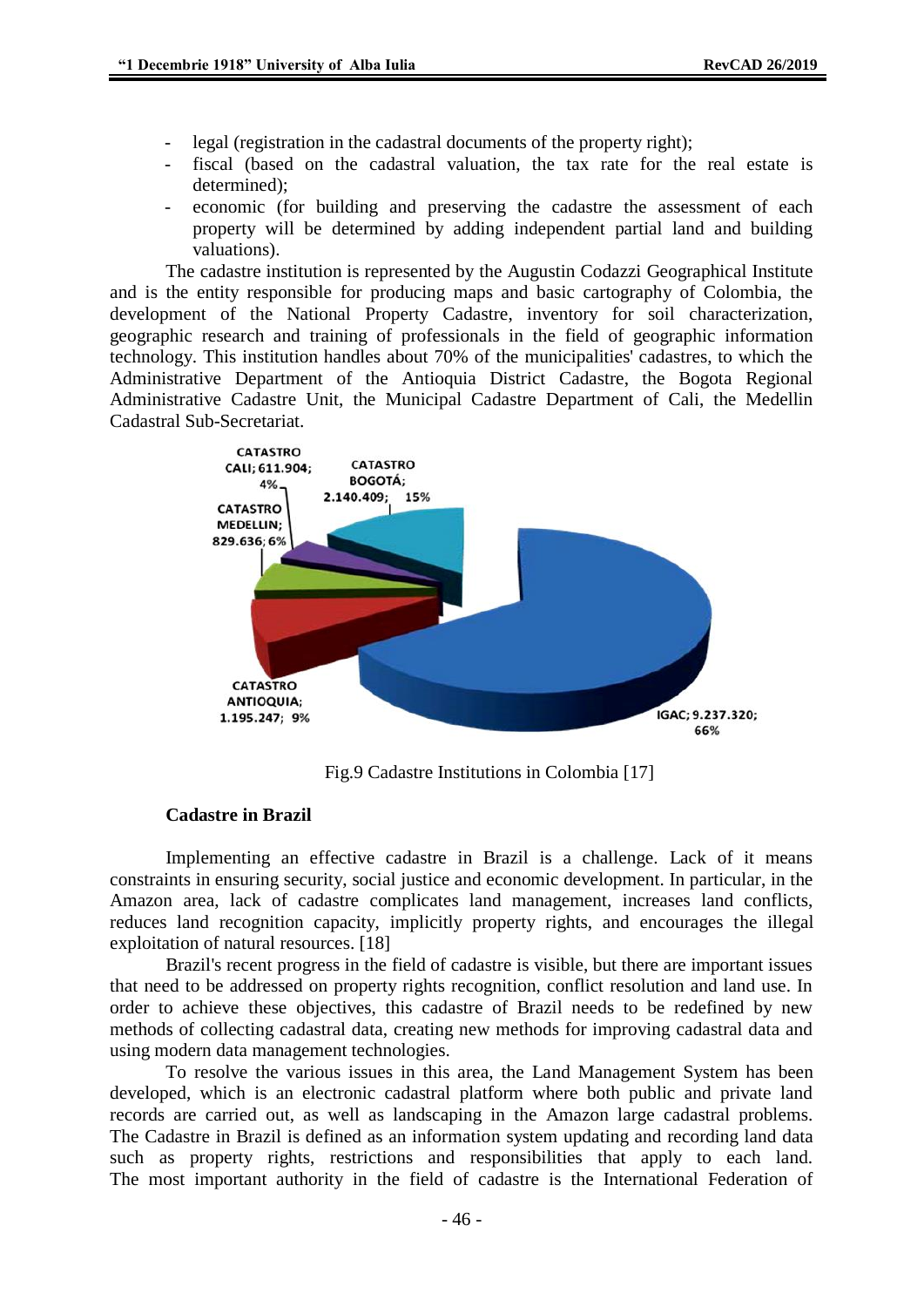Inspectors. This institution establishes the relationship between person and field from a legal point of view.



Fig. 10 Land Fund Management System [19]

### **4. Conclusions**

For each area under consideration, depending on the territorial development policies, it is found that a cadastre system has been implemented which is under the jurisdiction of a national or state body that coordinates the activity throughout all stages, from measurements, to maintenance of databases information.

In recent years, the vision of the cadastre as a multifunctional information system has begun to evolve, bringing with it great progress in terms of the quality of information systems on land management and solving the problems raised by the real estate fund. The origin of these concerns can be found even in the concept of multifunctional cadastre systems and in the administrative decisions required for their implementation.

To implement a multifunctional cadastre, it is necessary to extend the alphanumeric databases - including social and environmental data, as well as the physical aspects (location and form), the economic and legal aspects of the plot - and link this information to a map of parcels in a geographic information system (GIS). Although this is very important, it is only sufficient if this activity is institutionally coordinated at national or state level, where all the information is centralized.

# **5. References**

- *1. Legea 7/1996 a cadastrului și publicității imobiliare, România;*
- *2. Miclea, M., Cadastrul şi cartea funciară, Editura All, Bucureşti, 1995;*
- *3. Oprea L., Ienciu I., Cadastru Imobiliar, Seria Didactica, Alba Iulia, 2014;*
- *4. https://e-justice.europa.eu/content\_land\_registers-107-ro.do;*